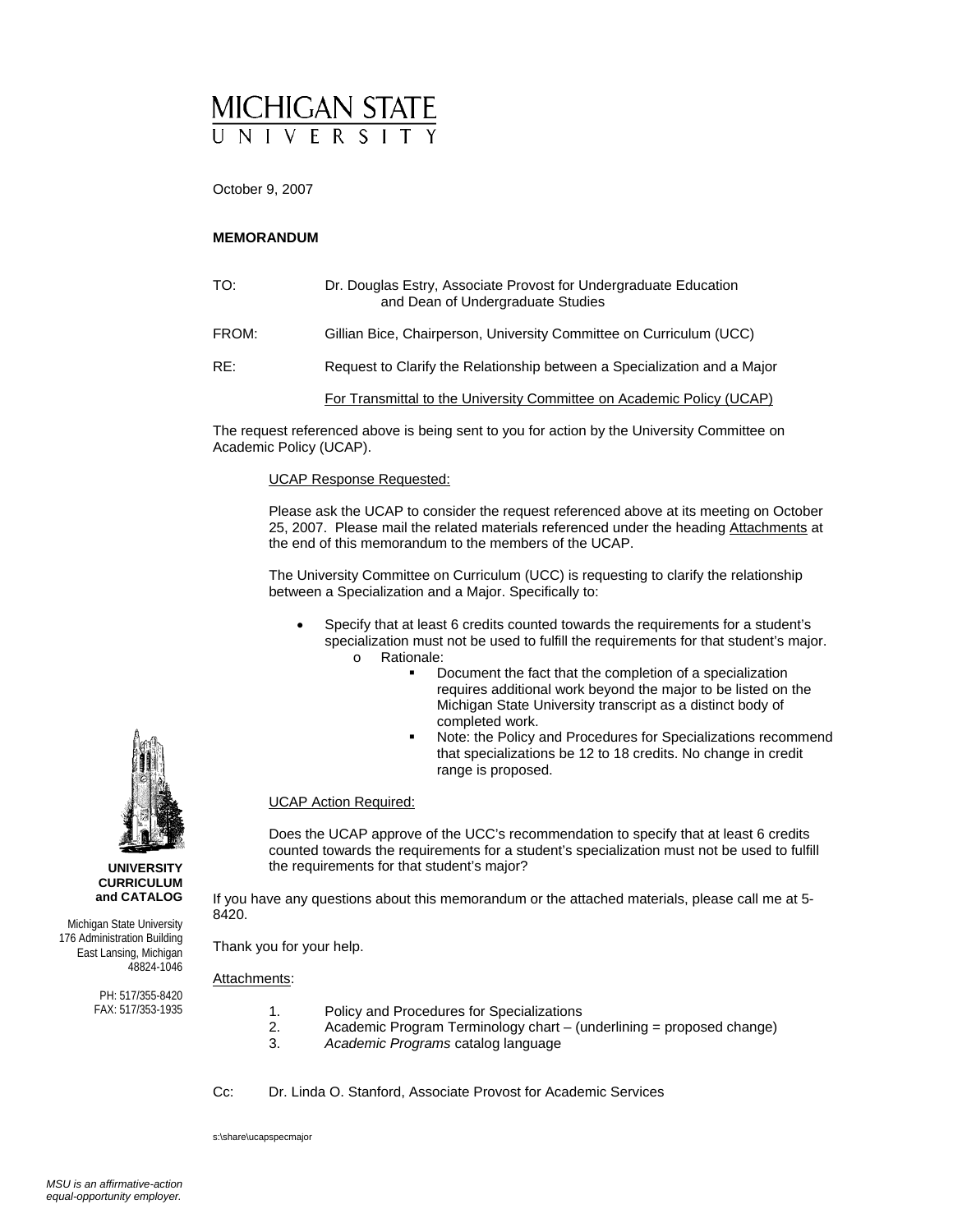### **POLICY AND PROCEDURES FOR SPECIALIZATIONS Michigan State University**

#### **Definition**:

"An interdisciplinary program of thematically related courses" distinct from the major.

– *Academic Programs* catalog

At Michigan State University specializations:

- are courses that comprise a specialization are drawn from several department, schools, or colleges.
- are designed to complement approved departmental or interdepartmental majors or to provide an interdisciplinary perspective on a topic of interest.

#### **Target Student Audience:**

The targeted audience for a specialization may be:

- open to students from a wide variety of majors.
- limited to students from particular majors or colleges.
- designed for either undergraduate or graduate students.

#### **Credits and Requirements:**

The recommended number of credits for a specialization is twelve to eighteen credits.

Students are more likely to complete the specialization if the credits do not exceed eighteen.

**\_\_\_\_\_\_\_\_\_\_\_\_\_\_\_\_\_\_\_\_\_\_\_\_\_\_\_\_\_\_\_\_\_\_\_\_\_\_\_\_\_\_\_\_\_\_\_\_\_\_\_\_\_\_\_\_\_\_\_\_\_\_\_\_\_\_\_\_\_\_\_\_\_\_\_** 

Gredits At least 6 credits counted towards the requirements for a student's specialization must not be used to fulfill the requirements for that student's major .earned toward a specialization may also be counted toward requirements for a major or degree program, unless indicated otherwise.

#### **PROCEDURES**

#### **Transcriptability:**

A specialization is "transcriptable" (eligible to be listed on a student's transcript).

#### **Certification:**

 • The Associate Dean of the college responsible for administering the specialization will inform the Office of the Registrar when the student has completed the requirements of the specialization. Certification will happen at the time of degree.

#### **Relationship to Other Award Types:**

What is the relationship between a specialization and a major?

- A specialization and a major are separate components in a student's degree program.
- All students are required to select a degree program in the major of their choice. A major is a primary field of study with its own set of requirements.
- A specialization is designed to complement approved departmental or interdepartmental majors or to provide an interdisciplinary perspective on a topic of interest.
- A specialization has its own set of requirements.

How is a minor different from a specialization?

• A *specialization* is an interdisciplinary program of thematically related courses separate from an academic major. A minor is a secondary field of study available for students enrolled in undergraduate degree programs.

#### **Request to Establish or Change a Specialization:**

Specializations must be approved and/or changed via the academic governance system using the *Request for a New Academic Program* or *Request for Changes in an Academic Program* form.

• Each unit responsible for any course proposed in the specialization must be given the opportunity to approve or not approve that inclusion in the specialization.

Departments, schools, and colleges with administrative responsibility for offering degree programs may decide to offer a specialization.

- The department, school, or college may specify admission requirements for the specialization.
- Any approved Michigan State University courses may, with the approval of the unit offering the course, be included in a specialization.

#### **More Information:**

See the University Curriculum and Catalog web page: www.reg.msu.edu/ucc/ucc.asp